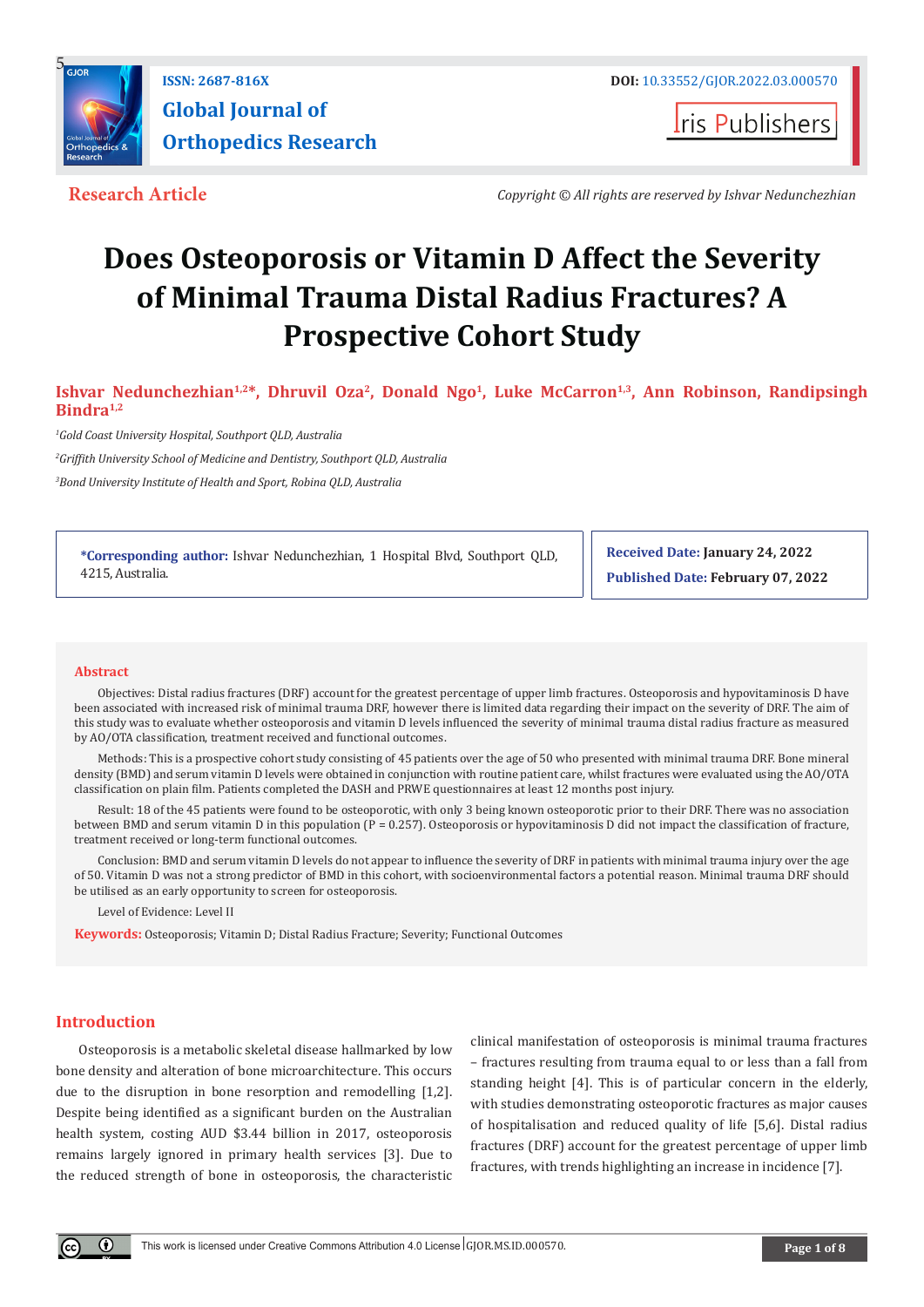Despite DRF not being as strongly associated with osteoporosis as hip or vertebral fractures, they predict the risk of future fractures, especially in the elderly [2]. Despite overwhelming evidence of the cost effectiveness of implementing strategies to prevent future fractures, osteoporosis diagnosis and management following DRF is frequently overlooked [8].

DRF can be classified on the anatomical location of the fracture with involvement of the articular surface. The AO Foundation/ Orthopaedic Trauma Association (AO/OTA) classification categorises DRF into 3 major categories: completely extraarticular (type A), partially articular (type B) and completely intraarticular (type C) [9]. Intraarticular fractures, compared to extraarticular fractures, are associated with increased long-term complications including posttraumatic osteoarthritis due to articular surface disruption [10].

Management of DRF aims to reduce the fracture, promote bone healing, and restore function through either conservative or surgical options. Conservative management involves closed reduction and use of immobilization via casts and/or splints [11]. Surgical intervention, which includes open reduction and internal fixation (ORIF) or external fixation, has conventionally been viewed as more extreme due to the associated risks compared to conservative management [12]. Complication rates and a greater tendency for surgical intervention mean that intraarticular fractures are generally considered to be more severe than extraarticular fractures.

There are evident gaps in the literature in relation to osteoporosis status, serum vitamin D and their association with DRF classification, modality of treatment and functional outcomes. This study aims to analyse the correlation between bone health and severity of DRF in patients with minimal trauma injuries who present to a major tertiary hospital. Primarily, the objective is to evaluate osteoporosis as a risk factor for severity of DRF as measured by AO classification and modality of treatment received by patients. The secondary aim of this study is to evaluate the relationship of vitamin D status and severity of DRF, as well as its association with BMD in this cohort. Lastly, this study aims to explore any possible association of osteoporosis and hypovitaminosis D on long term functional outcomes.

## **Methods**

# **Participants**

This prospective cohort study examined patients presenting with a fracture of the distal radius to a tertiary level hospital. A total of 208 DRF patients were screened from June 2018 to April 2020. Patients over the age of 50 with a minimal trauma fracture – fractures resulting from trauma equal to or less than a fall from standing height [4] of the distal radius and subsequent BMD scan were included in this study. Exclusion criteria were fractures sustained from substantial trauma and those who had not consented to the

study. 45 patients were included in this study. An age restriction of 50 was used as it is the primary recommendation for a presumptive diagnosis of osteoporosis [13]. Ethics was obtained for this study (Medical Research Council, HREC/17/QGC/162), with all patients providing informed consent to the participation in this study.

# **Bone Mineral Density**

BMD was evaluated using dual-energy X-ray absorptiometry (DEXA scan). Patients were referred for DEXA scans as part of routine care following minimal trauma DRF. T-scores for the neck of femur and lumbar spine (L2-L4) were recorded. The World Health Organization (WHO) defines osteoporosis as a bone mineral density (BMD) of -2.5 standard deviations (SD) or less than that of a young healthy female; a T-score ≤-2.5 SD [14]. Osteopenia, the precursor of osteoporosis, is defined as a T-score that reads between -1 to -2.5 SD [14]. T-scores for BMD in the region of lowest density were utilized for statistical analysis.

#### **Vitamin D**

Serum 25-hydroxy vitamin D was measured at presentation. Serum Vitamin D level was used as a continuous variable, whilst also being categorised for further analysis. Patients with levels less than 50nmol/L were classified as having vitamin D deficiency, those from 50nmol/L to 150nmol/L were normal and those over 150nmol/L had high vitamin D [15].

# **AO Classification of fracture**

Each patient received routine, standard plain radiography of their injured wrist upon presentation for diagnostic and treatment purposes. Both AP and lateral views were analysed by an orthopedic resident, in consultation with an upper limb orthopaedic surgeon. The fractures were categorised as per the AO/OTA classification of DRF into type A (extra-articular), type B (partially articular) and Type C (completely intraarticular).

#### **Treatment Modality**

All 45 participants underwent treatment of their DRF as clinically indicated. Treatment received by the patient's included reduction and cast immobilisation in the emergency department, and where indicated, surgical fixation. Participants were grouped based on whether they received only cast immobilisation (conservative management) or ORIF (surgical intervention).

#### **Functional Outcome**

Functional outcomes were measured using patient-reported outcomes questionnaires, the Disabilities of the Arm, Shoulder and Hand (DASH) and Patient-Rated Wrist Evaluation (PRWE) instruments. These instruments were administered to participants at their last orthopaedic follow up, which occurred at least 12 months post injury.

# **Loss of Reduction**

Loss of fracture reduction rates were captured through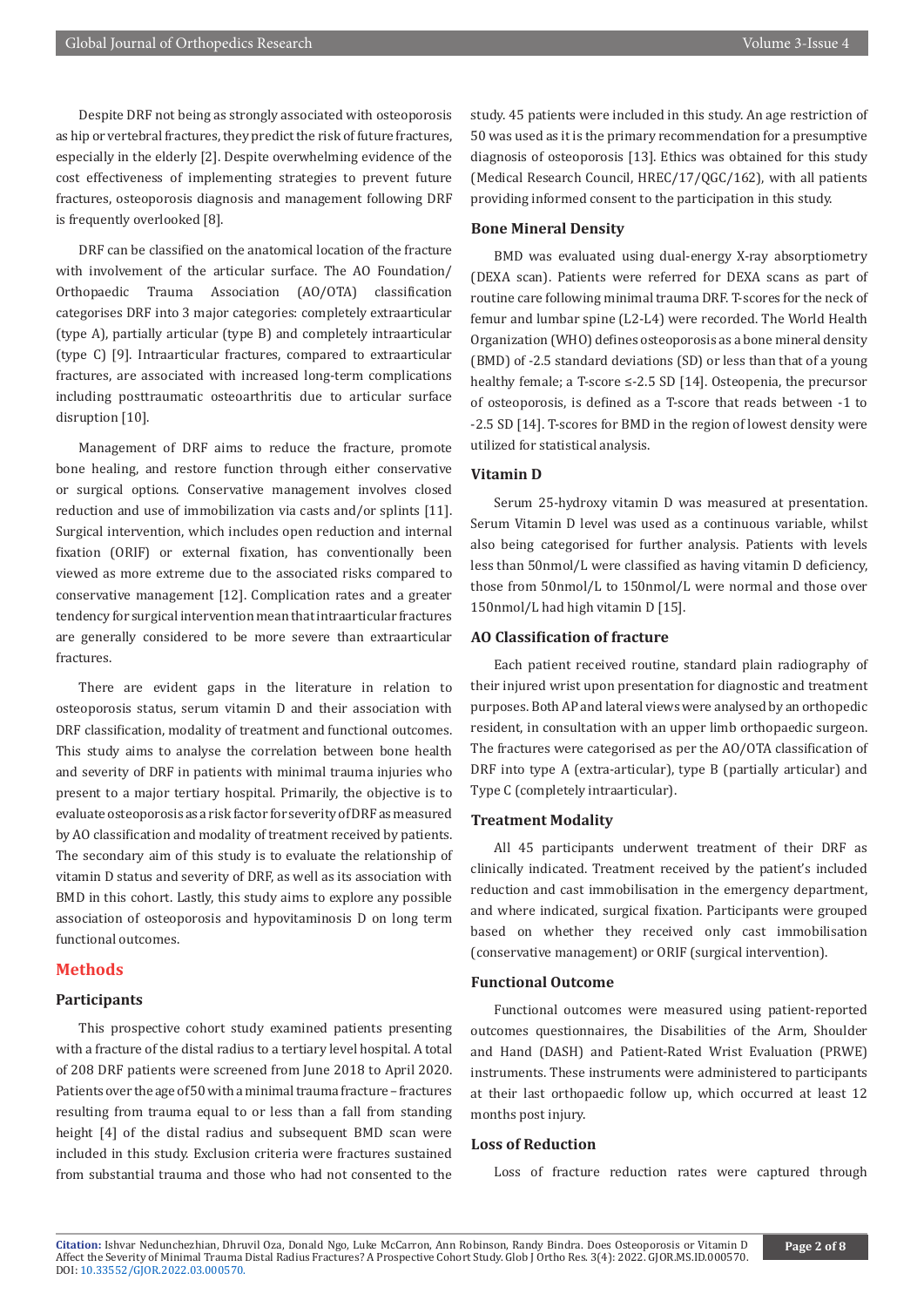follow up clinics, in patients treated in casts. These participants subsequently required an ORIF to ensure appropriate alignment of their fracture.

#### **Statistical Analyses**

Data was stratified and categorised based on patient demographics, bone health status/BMD, vitamin D levels, AO/OTA classification of fractures, treatment received, functional outcomes and loss of reduction. Means and standard deviations were used to present continuous variables, whilst categorical data was presented using numbers and percentages. A significance level of  $p < 0.05$ was used. Normality of continuous variables was visualised using histograms and checked using Shapiro-Wilk analysis.

#### **Result**

Among the defined 45 participants in this study, 43 were females and 2 were males. The mean patient age was  $65.53$  years  $(SD = 8.09)$ . with a range of 52 to 82 years. As per their BMD, 7 participants (16%) were of normal bone health, 20 participants (44%) were

**Table 1:** Characteristics of patients with DRF according to osteoporosis status.

osteopenic and 18 participants (40%) were osteoporotic. There was no significant difference (p=0.31) in the age of those who were osteoporotic (mean age = 67.06) and non-osteoporotic (mean age  $= 64.52$ ).

As per plain film radiographs, 21 participants had a Type A fracture, 9 had a Type B fracture and 15 had a type C fracture. Conservative treatment was utilised for 17 participants and surgical intervention was utilised for 28 participants.

# **Vitamin D and Bone Mineral Density**

40 of the 45 participants had vitamin D testing. Four were found to be vitamin D deficient, 35 were found to have normal vitamin D, whilst one was found to have high vitamin D. Of those who were osteoporotic, all participants were found to have normal vitamin D, whereas two osteopenic and two normal bone health participants had low vitamin D. Table 1 demonstrates this, as well as characteristics of patients in this cohort according to their osteoporosis status (Table 1).

|                                 | <b>Normal</b> | Osteopenia    | <b>Osteoporosis</b> |  |
|---------------------------------|---------------|---------------|---------------------|--|
| Age mean (range)                | 63.14 (52-81) | 65 (55-82)    | 67.06 (57-79)       |  |
| Sex female (%)                  | 7(100)        | 18(90)        | 18 (100)            |  |
| Serum Vitamin D Level mean (SD) | 59.33 (26.01) | 83.29 (33.31) | 80.94 (20.82)       |  |
| Hypovitaminosis D n             | 2             | 2             | $\bf{0}$            |  |
| <b>AO Classification</b>        |               |               |                     |  |
| Type A $n$ (%)                  | 3(43)         | 9(45)         | 9(50)               |  |
| Type B $n$ $(\%)$               | 1(14)         | 6(30)         | 2(11)               |  |
| Type C $n$ (%)                  | 3(43)         | 5(25)         | 7(39)               |  |
| <b>Treatment Modality</b>       |               |               |                     |  |
| Cast $n$ (%)                    | 2(29)         | 7(35)         | 8(44)               |  |
| ORIF n (%)                      | 5(7)          | 13(65)        | 10(56)              |  |
| DASH scores mean (SD)           | 6.94(4.99)    | 21.07 (16.15) | 11.86 (14.03)       |  |
| PRWE score mean (SD)            | 4.75(7.00)    | 22.43 (20.10) | 19.5 (20.66)        |  |
| Loss of Reduction n (%)         | 1(14.29)      | 5(25)         | 3(16.67)            |  |

ORIF = Open reduction and internal fixation; DASH = Disabilities of the Arm, Shoulder and Hand; PRWE = Patient-Rated Wrist Evaluation

A Fisher's exact analysis found no significant relation between vitamin D category and osteoporosis status, with the osteoporotic group mean vitamin D levels being 80.94nmol/L, whilst the osteopenic and non-osteoporotic (normal and osteopenic) group mean vitamin D levels being 83.29nmol/L and 77.04nmol/L respectively (p=0.123). Regression analysis found no correlation between vitamin D and T-score on BMD (p=0.257).

The association between bone health and classification of fracture.

(Figure 1) demonstrates the relationship between osteoporosis status and AO classification of fracture, with an apparent trend of type A fracture in patients with osteoporosis and osteopenia. A Fisher's exact analysis showed no statistical difference between the three fracture types and those who were osteoporotic or nonosteoporotic status (p=0.530). No relation between BMD T-scores and AO classification of fracture on regression analysis was found  $(p > 0.05)$ .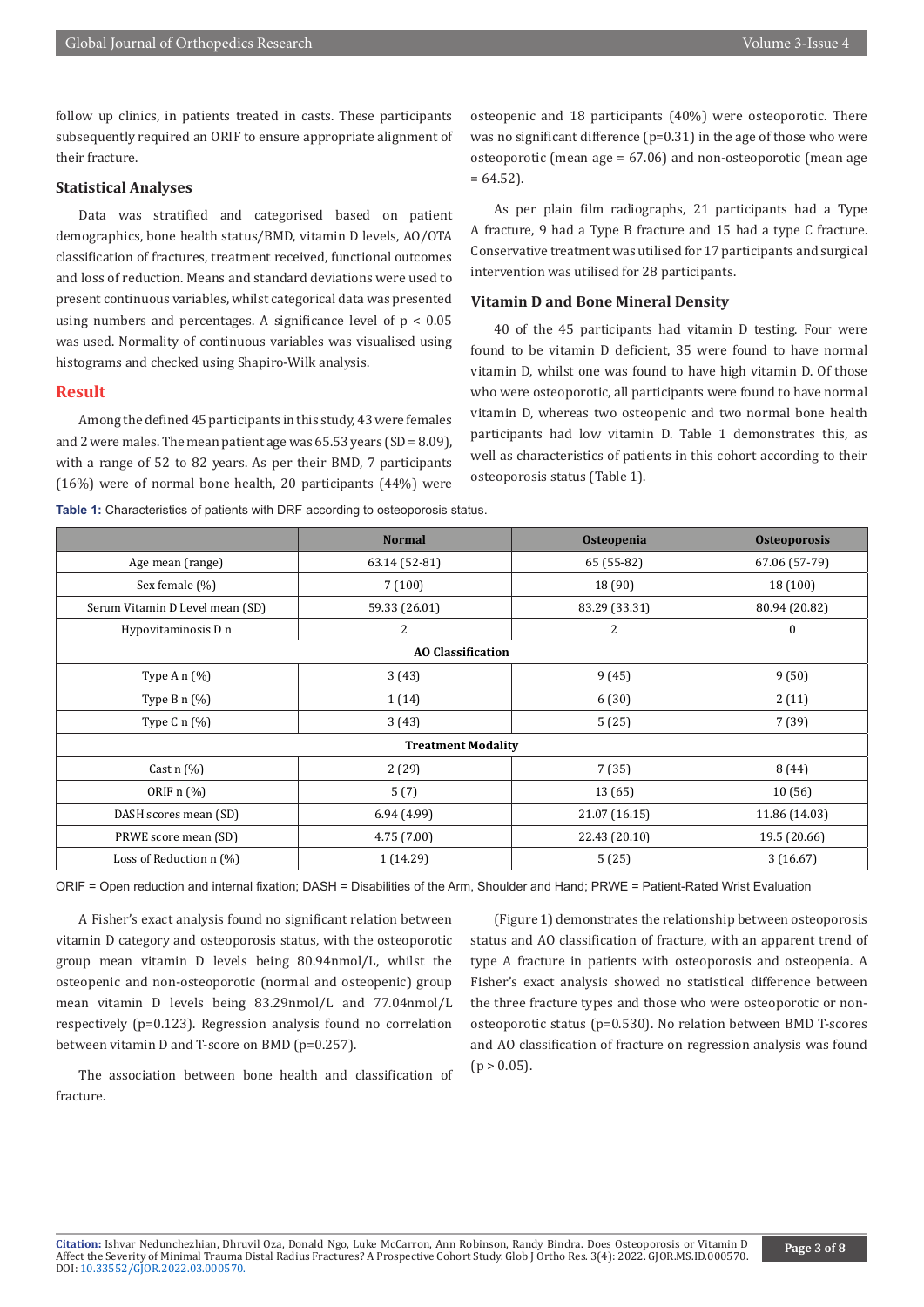

**Figure 1:** AO/OTA classification in relation to osteoporosis status in patients with minimal trauma fractures distal radius fractures. Type A represents extra-articular fractures, Type B represents partially articular fractures and Type C represents completely articular fractures. Normal bone health was defined as a T-score >-1, osteopenia defined as a T-score that reads between -1 and -2.5, and osteoporosis as a T-score of ≤ -2.5 SD than that of a young healthy female.

Group analysis through a t-test demonstrated no relationship between osteoporosis and extraarticular or intraarticular fractures (p=0.77). Regression analysis showed no statistical difference between extraarticular or intraarticular fractures in relation to BMD.

# **The Association Between Bone Health and Treatment Modality**

Fisher's exact analysis showed no statistical association was

found between the modality of treatment received and osteoporosis status (p=0.537). A t-test showed no significant difference in the T-score means between treatment modalities.

# **The Association Between Bone Health and Functional Outcomes**

Statistical analysis through ANOVA demonstrated no statistical difference in mean DASH scores ( $p = 0.09$ ) or PWRE scores ( $p =$ 0.16) in relation to osteoporosis status.

# **The Association Between Vitamin D and Classification of Fracture**



**Figure 2:** Mean vitamin D levels in the three AO/OTA classifications of minimal trauma distal radius fractures. Vitamin D was a measured using serum 25-hydroxy vitamin D levels in nmol/L. Type A represents extra-articular fractures, Type B represents partially articular fractures and Type C represents completely articular fractures.

(Figure 2) demonstrates the relationship between mean vitamin D levels and AO classification of fracture. A Fisher's exact analysis showed no statistical difference between the three fracture

types and vitamin D category (p=0.223). There was no correlation between vitamin D levels and AO classification of fracture found on regression analysis ( $p > 0.05$ ).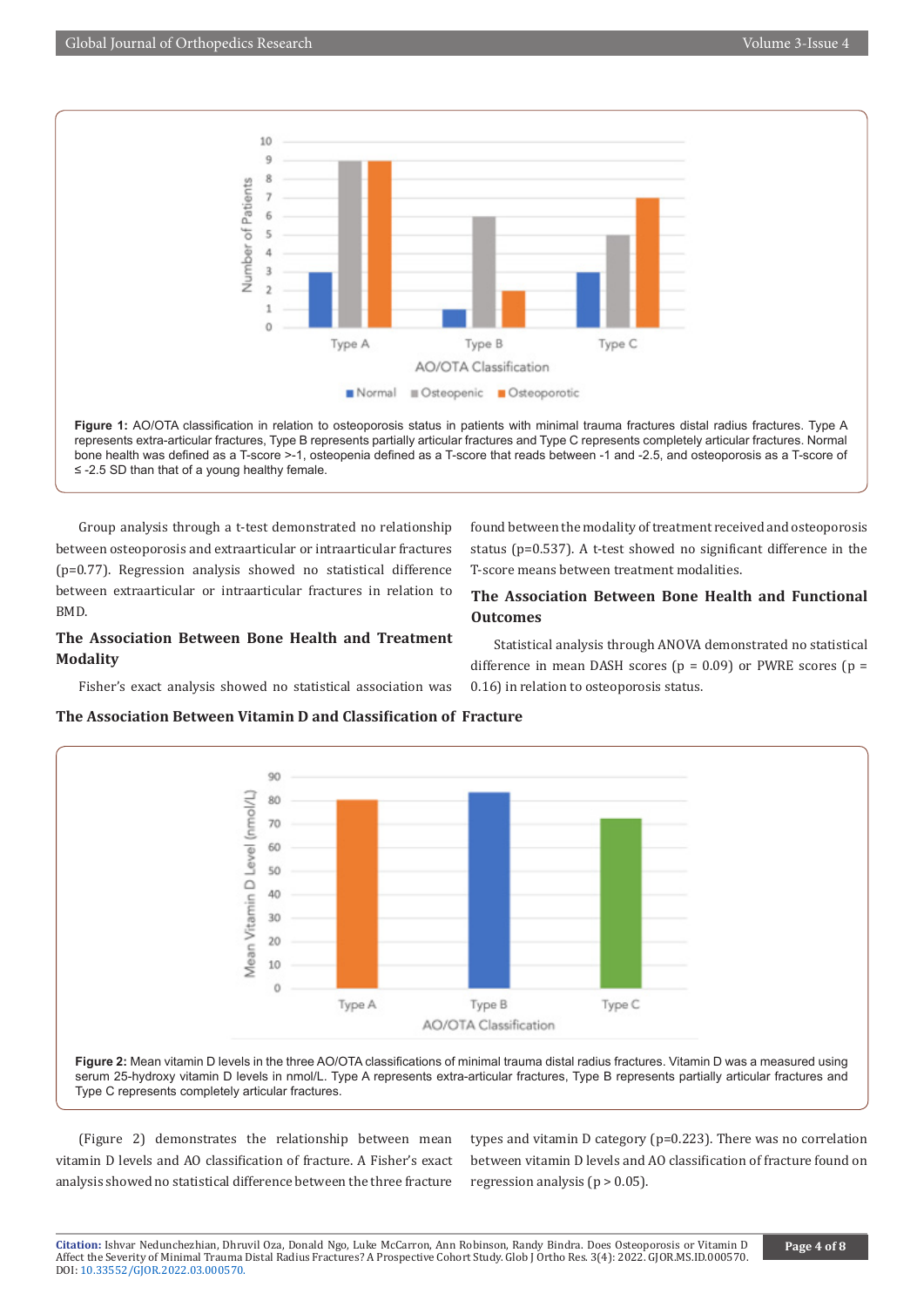Group analysis through a t-test demonstrated no relationship between vitamin D levels and extraarticular or intraarticular fractures (p=0.70).

# **The Association Between Vitamin D and Treatment Modality**

(Table 2) highlights the treatment modality received in relation

**Table 2:** Characteristics of patients with DRF according to serum vitamin D status.

|                           | $Low$ (<50 $nmol/L$ ) | Normal/High (>50nmol/L) |  |  |
|---------------------------|-----------------------|-------------------------|--|--|
| Age mean (range)          | 62.5 (54-78)          | 65.58 (54-82)           |  |  |
| Sex female (%)            | 4(100)                | 34 (94.44)              |  |  |
| <b>AO Classification</b>  |                       |                         |  |  |
| Type A $n$ (%)            | 1(25)                 | 19 (53)                 |  |  |
| Type B $n$ (%)            | 1(25)                 | 7(19)                   |  |  |
| Type C $n$ (%)            | 2(50)                 | 10(28)                  |  |  |
| <b>Treatment Modality</b> |                       |                         |  |  |
| Cast $n$ (%)              | 1(25)                 | 16 (44)                 |  |  |
| ORIF n (%)                | 3(75)                 | 20(56)                  |  |  |
| DASH score mean (SD)      | 9.44(5.55)            | 15.99 (15.51)           |  |  |
| PRWE score mean (SD)      | 7(11.27)              | 20.17 (20.03)           |  |  |
| Loss of Reduction $n$ (%) | 1(25)                 | 8(22)                   |  |  |

modality received.

ORIF = Open reduction and internal fixation; DASH = Disabilities of the Arm, Shoulder and Hand; PRWE = Patient-Rated Wrist Evaluation

# **The Association Between Vitamin D and Functional Outcomes**

Analysis through t-test showed no significant difference ( $p =$ 0.24) in the means of DASH scores in individuals with low vitamin D (mean = 9.44) and those with normal normal/high vitamin D (mean = 15.99). There was no significant difference ( $p = 0.14$ ) in the means of PRWE scores in individuals with low vitamin D (mean = 7) and those with normal/high vitamin D (mean = 20.17).

# **Loss of Reduction**

A Fisher's exact analysis showed no statistical difference between loss of reduction in individuals with normal bone health, osteopenia or osteoporosis (p = 0.88). A t-test showed no significant difference between vitamin D levels of those with loss of reduction (mean = 77nmol/L) and those who did not (mean = 79.19nmol/L)

# **Discussion**

Our study demonstrated that 40% of low energy fractures occurred in patients who were osteoporotic and 44% occurred in those who were osteopenic. This result aligns with studies globally that demonstrate variation of osteoporosis prevalence in DRF ranging from 34% to 60% [2]. Furthermore, 96% of our patients were female, and all osteoporotic patients in this study were female. This highlights the greater prevalence of minimal trauma DRF amongst the female population who are known to be at greater risk of osteoporosis [16].

Vitamin D did not appear to impact BMD in the studied cohort.

Tahririan [17] found a direct relationship between vitamin D status and BMD. This was supported by Jang [18] and Lee [19]. However, there were reports in different populations which did not support this finding [20-22]. Along with this study conducted, it is hypothesised that there is no definitive relation between low vitamin D and BMD, with other factors including lack of physical activity, smoking and chronic corticosteroid use possibly playing a more important role in BMD [23,24].

to their serum vitamin D status, whilst also summarizing results of other pertinent findings. No statistical association was found between the modality of treatment received and vitamin D category (p=0.440) using Fisher's exact analysis. T-test analysis showed no significant relation between vitamin D levels and treatment

This study did not identify any association between a decreased BMD and the nature of DRF as per the AO classification. This result concurs with the current literature, that indicates an inconsistent relationship regarding the severity of DRF in association with BMD.

A prospective cohort study conducted by Clayton [25] discovered that type A fractures were associated with a lower BMD than type B and type C (n=137, p=0.0026), yet found no significant correlation between BMD and the nine subgroups. This finding initially seems counterintuitive, as hypotheses suggest that osteoporosis would lead to more severe fractures, and thus an increased number of intraarticular fractures. Clayton [25], however, postulated that osteoporotic patients may have a greater reduction in BMD in the metaphyseal bone compared to the subchondral bone, leading to increased extraarticular fractures. Hollevoet and Verdonk [26] conducted a similar study which found no significant differences in BMD, clinical or radiological results between intraarticular and extraarticular fractures (n=40). Hjelle [27] conducted a study in Norway viewing patients who sustained both low and high energy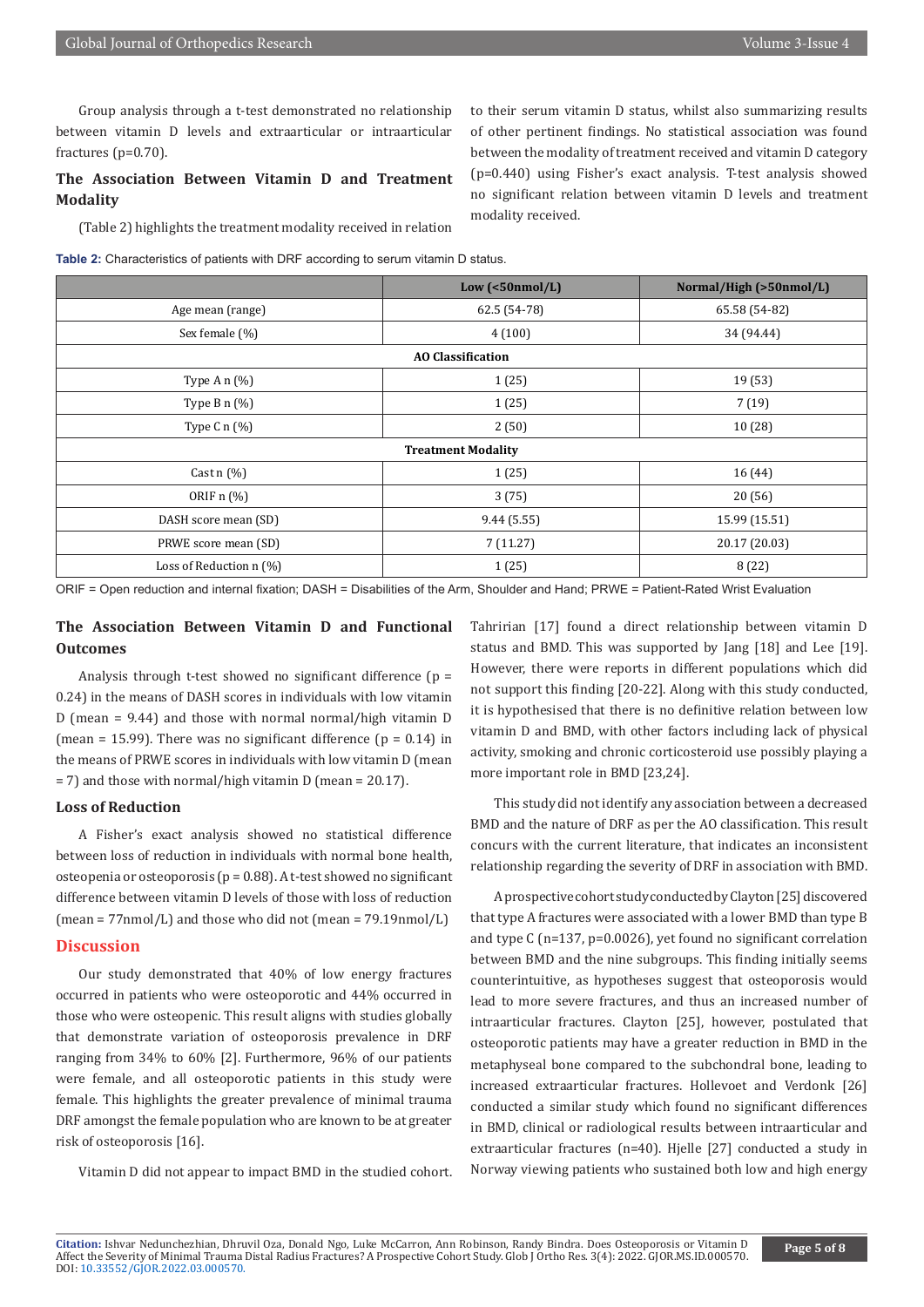DRF and found that those with osteoporosis did not sustain more complex fractures than those with osteopenia or normal BMD, as per the AO classification. Dhainaut [10] demonstrated no significant association between classical BMD and severity of fracture, whilst also finding no relationship between decreased hand cortical BMD and the nature of DRF. Our data correlates with these studies. Overall, this suggests that neither osteopenia not osteoporosis are major risk factors for the severity of minimal trauma DRF.

Likewise, studies analyzing the effect of BMD on fracture severity at other anatomical locations also yielded inconclusive findings. Spencer [24] analysed nine variables, including bone density, and reported no association between BMD and severity of hip fracture. In comparison, Cauley [28] found that reduced BMD led to less severe fractures of the hip. Studies analysing proximal humerus fractures concluded that complex fractures are not necessarily linked to poorer bone quality based on their insignificant association found on analysis of local bone structure, cortical index and severity of fracture [29,30].

Our study also found no significant difference in the treatment modality received based on patients' bone health. This suggests that osteoporosis does not lead to an increased risk of requiring surgical intervention compared to those who have healthier bones. It is known that more severe fractures require greater surgical intervention. However, as this study found no association between the severity of fracture and bone health, it is expected that there was no association between treatment modalities received. Furthermore, surgical intervention is advised based on both radiographic and clinical indications. As there was no association between central BMD and treatment modality received, it was extrapolated that reduced BMD did not affect the radiographic parameters utilised to determine if surgical management of DRF is required. Xie and Barenholdt [31] investigated one such parameter, displacement of DRF, and found no relation in regard to central BMD. A study conducted by Hollevoet and Verdonk [26], analysing forearm BMD, found that reduced BMD at the distal forearm resulted in increased ulnar variance, however found no relation to palmar tilt or radial inclination.

Our study also found individuals with poorer BMD did not have an increased reduction loss compared to those with healthier bones, whilst serum vitamin D levels also did not affect loss of fracture reduction. This suggests that neither osteoporosis nor hypovitaminosis D led to poorer union of fractures that are initially managed conservatively.

In addition to this, there was no significant association between vitamin D level and the nature of DRF in the studied population. Osteomalacia has been described to be a risk factor for fractures, including DRF [32-34]. However, in the studied cohort, only 10% were found to be low in serum vitamin D (n=40). There is limited data regarding the prevalence of hypovitaminosis D in DRF compared to other fragility fractures. Despite this, the rates in our study are significantly less than rates found in other regions, which

range from 18-49% [18, 34,35].

The region studied has historically low levels of hypovitaminosis D. Of particular note is that the study populations' rate of 10% is almost identical to the general state population rate of 11% [36]. This highlights that vitamin D is not a major risk factor for minimal trauma DRF in Southeast Queensland. A study conducted by Awal et al. in the South-East Queensland region also identified low levels of vitamin D deficiency in proximal femur fractures compared to other regions globally [37]. This consolidate that the low rates of hypovitaminosis D can be attributed to other factors, including socioenvironmental factors such as a tropical environment, high UV index and an active outdoor lifestyle. This highlights that osteomalacia is not a strong predictor for DRF severity, especially in vitamin D replete populations.

A pertinent clinical finding from this study was that individuals' long-term functional outcomes following DRF were not affected by bone mineral density or vitamin D levels. This keeps in line with the findings that BMD or serum vitamin D did not affect the severity of DRF, and thus do not affect the clinical and functional outcomes. Despite literature regarding functional outcomes in those suffering from osteoporosis being vague and indeterminate, there are arguments for early recognition of those suffering from osteoporosis and consideration of closer monitoring to ensure preventative measures are commenced earlier than later [26,38- 40].

Only three of the 38 participants with osteopenia or osteoporosis were known to have osteopenia or osteoporosis prior to their presenting injury. This emphasises that low energy DRF are often the first presentation of osteoporosis in patients. This supports the notion that referring for secondary fracture prevention care in DRF is an early opportunity to screen for osteoporosis to prevent more serious future fractures in the older population.

There are some limitations noted in this study. There was no control group without fractures for comparison. Due to the strict inclusion criteria, the study had a small number of participants. Furthermore, despite being underpowered, the number in this study is within the participant range used in similar studies and thus comparable to current literature [10, 25-27].

In summary, BMD and serum vitamin D do not appear to influence the severity of DRF or functional outcomes in patients with minimal trauma fracture over the age of 50. Vitamin D deficiency was not a strong predictor of BMD in this cohort. Additionally, minimal trauma DRF should be considered a sentinel event and an opportunity to screen for osteoporosis to prevent risk of future fracture.

#### **Conflicts of Interest**

The author(s) declare no potential conflicts of interest with respect to the research, authorship, and/or publication of this article.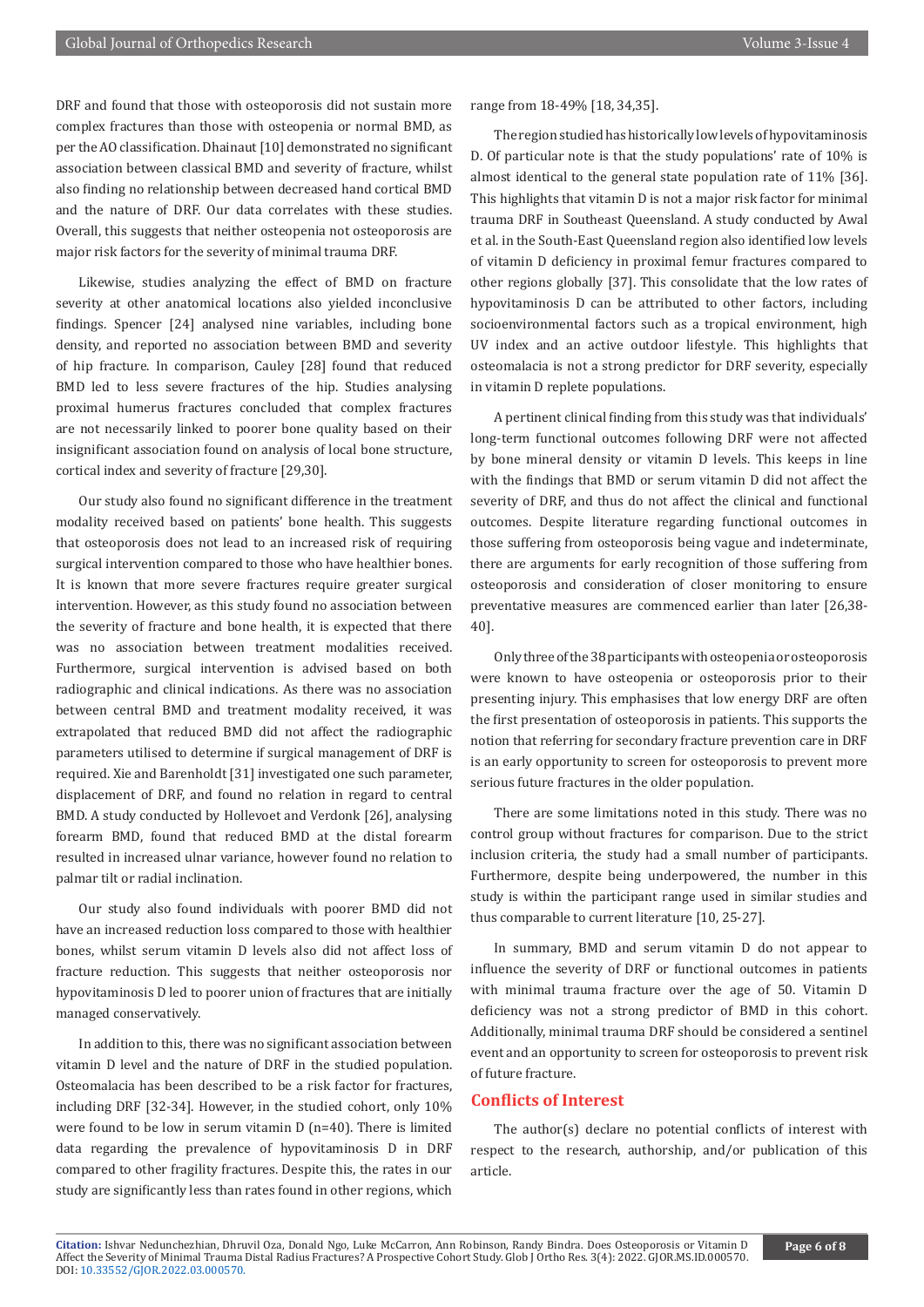# **Ethical Approval**

Ethical approval for this study was obtained from Medical Research Council (HREC/17/QGC/162)

#### **Acknowledgement**

We would like to thank Ian Hughes for his guidance for this study.

#### **References**

- 1. Miyamura S, Kuriyama K, Ebina K, Oka K, Kashii M et al. (2020) Utility of Distal Forearm DXA as a Screening Tool for Primary Osteoporotic Fragility Fractures of the Distal Radius: A Case-Control Study. JB JS Open Access 5(1): e0036.
- 2. Niempoog S, Sukkarnkosol S, Boontanapibul K (2019) Prevalence of Osteoporosis in Patients with Distal Radius Fracture from Low-Energy Trauma. Malays Orthop J 13(3):15-20.
- 3. [Tatangelo G, Watts J, Lim K, Connaughton C, Abimanyi-Ochom J et al.](https://pubmed.ncbi.nlm.nih.gov/30615801/)  [\(2019\) The Cost of Osteoporosis, Osteopenia, and Associated Fractures](https://pubmed.ncbi.nlm.nih.gov/30615801/)  [in Australia in 2017. J Bone Miner Res 34\(4\):616-625.](https://pubmed.ncbi.nlm.nih.gov/30615801/)
- 4. [Warriner AH, Patkar NM, Curtis JR, Delzell E, Gary L et al. Which fractures](https://pubmed.ncbi.nlm.nih.gov/21130353/)  [are most attributable to osteoporosis? Journal of clinical epidemiology.](https://pubmed.ncbi.nlm.nih.gov/21130353/)  [64\(1\):46-53.](https://pubmed.ncbi.nlm.nih.gov/21130353/)
- 5. [Singer A, Exuzides A, Spangler L, O'Malley C, Colby C et al. \(2015\)](https://pubmed.ncbi.nlm.nih.gov/25481833/)  [Burden of illness for osteoporotic fractures compared with other serious](https://pubmed.ncbi.nlm.nih.gov/25481833/)  [diseases among postmenopausal women in the United States. Mayo Clin](https://pubmed.ncbi.nlm.nih.gov/25481833/)  [Proc 90\(1\):53-62.](https://pubmed.ncbi.nlm.nih.gov/25481833/)
- 6. Weycker D, Li X, Barron R, Bornheimer R, Chandler D (2016) Hospitalizations for osteoporosis-related fractures: Economic costs and clinical outcomes. Bone Rep 5:186-91.
- 7. [Ostergaard PJ, Hall MJ, Rozental TD \(2019\) Considerations in the](https://pubmed.ncbi.nlm.nih.gov/30706284/)  [Treatment of Osteoporotic Distal Radius Fractures in Elderly Patients.](https://pubmed.ncbi.nlm.nih.gov/30706284/)  [Curr Rev Musculoskelet Med 12\(1\):50-6.](https://pubmed.ncbi.nlm.nih.gov/30706284/)
- 8. The Royal Australian College of General Practitioners. Clinical guideline for the prevention and treatment of osteoporosis in postmenopausal women and older men 2010 [cited 2021 March 13].
- 9. [Meinberg EG, Agel J, Roberts CS, Karam MD, Kellam JF \(2018\) Fracture](https://pubmed.ncbi.nlm.nih.gov/29256945/)  [and Dislocation Classification Compendium-2018. J Orthop Trauma 32](https://pubmed.ncbi.nlm.nih.gov/29256945/)  [Suppl 1:S1-S170.](https://pubmed.ncbi.nlm.nih.gov/29256945/)
- 10. [Dhainaut A, Daibes K, Odinsson A, Hoff M, Syversen U, Haugeberg G](https://pubmed.ncbi.nlm.nih.gov/25030810/)  [\(2014\) Exploring the relationship between bone density and severity of](https://pubmed.ncbi.nlm.nih.gov/25030810/)  [distal radius fragility fracture in women. J Orthop Surg Res 9:57.](https://pubmed.ncbi.nlm.nih.gov/25030810/)
- 11. Chung KC, Shauver MJ, Birkmeyer JD (2009) Trends in the United States in the treatment of distal radial fractures in the elderly. J Bone Joint Surg Am 91(8):1868-73.
- 12. [Padegimas EM, Osei DA \(2013\) Evaluation and treatment of osetoporotic](https://www.ncbi.nlm.nih.gov/pmc/articles/PMC3702761/)  [distal radius fracture in the elderly patient. Curr Rev Musculoskelet Med](https://www.ncbi.nlm.nih.gov/pmc/articles/PMC3702761/)  [6\(1\):41-46.](https://www.ncbi.nlm.nih.gov/pmc/articles/PMC3702761/)
- 13. The Royal Australian College of General Practitioners and Osteoporosis Australia. Osteoporosis prevention, diagnosis and management in postmenopausal women and men over 50 years of age 2017 [cited 2021 March 13].
- 14. [Kanis JA \(2002\) Diagnosis of osteoporosis and assessment of fracture](https://pubmed.ncbi.nlm.nih.gov/12057569/)  [risk. Lancet 359\(9321\):1929-36.](https://pubmed.ncbi.nlm.nih.gov/12057569/)
- 15. [Lucas R \(2014\) What is the optimal level of vitamin D? Aust Fam](https://pubmed.ncbi.nlm.nih.gov/25417255/)  [Physician 43\(10\):670-1.](https://pubmed.ncbi.nlm.nih.gov/25417255/)
- 16. [Nellans KW, Kowalski E, Chung KC \(2012\) The epidemiology of distal](https://www.ncbi.nlm.nih.gov/pmc/articles/PMC3345129/)  [radius fractures. Hand Clin 28\(2\):113-125.](https://www.ncbi.nlm.nih.gov/pmc/articles/PMC3345129/)
- 17. [Tahririan MA, Motififard M, Omidian A, Aghdam HA, Esmaeali A \(2017\)](https://pubmed.ncbi.nlm.nih.gov/28271083/)  [Relationship between Bone Mineral Density and Serum Vitamin D with](https://pubmed.ncbi.nlm.nih.gov/28271083/)  [Low Energy Hip and Distal Radius Fractures: A Case-Control Study. Arch](https://pubmed.ncbi.nlm.nih.gov/28271083/)  [Bone Jt Surg 5\(1\):22-27.](https://pubmed.ncbi.nlm.nih.gov/28271083/)
- 18. Jang WY, Chung MS, Baek GH, Song CH, Cho HE et al. (2012) Vitamin D levels in post-menopausal Korean women with a distal radius fracture. Injury 43(2):237-41.
- 19. [Lee JO, Chung MS, Baek GH, Oh JH, Lee YH et al. \(2010\) Age- and site](https://pubmed.ncbi.nlm.nih.gov/20807621/)[related bone mineral densities in Korean women with a distal radius](https://pubmed.ncbi.nlm.nih.gov/20807621/) [fracture compared with the reference Korean female population. J Hand](https://pubmed.ncbi.nlm.nih.gov/20807621/) [Surg Am 35\(9\):1435-41.](https://pubmed.ncbi.nlm.nih.gov/20807621/)
- 20. [Christodoulou S, Goula T, Ververidis A, Drosos G \(2013\) Vitamin D and](https://www.ncbi.nlm.nih.gov/pmc/articles/PMC3591184/) [bone disease. Biomed Res Int 2013:396541.](https://www.ncbi.nlm.nih.gov/pmc/articles/PMC3591184/)
- 21. Hosseinpanah F, Rambod M, Hossein nejad A, Larijani B, Azizi F (2008) Association between vitamin D and bone mineral density in Iranian postmenopausal women. J Bone Miner Metab 26(1):86-92.
- 22. [Tsai KS, Wahner HW, Offord KP, Melton LJ 3rd, Kumar R et al. \(1987\)](https://pubmed.ncbi.nlm.nih.gov/3107776/) [Effect of aging on vitamin D stores and bone density in women. Calcif](https://pubmed.ncbi.nlm.nih.gov/3107776/) [Tissue Int 40\(5\):241-3.](https://pubmed.ncbi.nlm.nih.gov/3107776/)
- 23. [Pouresmaeili F, Kamalidehghan B, Kamarehei M, Goh YM \(2018\) A](https://www.ncbi.nlm.nih.gov/pmc/articles/PMC6225907/) [comprehensive overview on osteoporosis and its risk factors. Ther Clin](https://www.ncbi.nlm.nih.gov/pmc/articles/PMC6225907/) [Risk Manag. 14:2029-49.](https://www.ncbi.nlm.nih.gov/pmc/articles/PMC6225907/)
- 24. [Spencer SJ, Blyth MJ, Lovell F, Holt G \(2012\) Does bone mineral density](https://pubmed.ncbi.nlm.nih.gov/22691672/) [affect hip fracture severity? Orthopedics 35\(6\): e945-9.](https://pubmed.ncbi.nlm.nih.gov/22691672/)
- 25. [Clayton RA, Gaston MS, Ralston SH, Court-Brown CM, McQueen MM](https://pubmed.ncbi.nlm.nih.gov/19255221/) [\(2009\) Association between decreased bone mineral density and](https://pubmed.ncbi.nlm.nih.gov/19255221/) [severity of distal radial fractures. J Bone Joint Surg Am 91\(3\):613-9.](https://pubmed.ncbi.nlm.nih.gov/19255221/)
- 26. Hollevoet N, Verdonk R (2003) Outcome of distal radius fractures in relation to bone mineral density. Acta Orthop Belg 69(6):510-4.
- 27. Hielle AM, Giertsen IE, Apalset EM, Nilsen RM, Lober A et al. (2020) No [association between osteoporosis and AO classification of distal radius](https://pubmed.ncbi.nlm.nih.gov/33276758/) [fractures: an observational study of 289 patients. BMC Musculoskelet](https://pubmed.ncbi.nlm.nih.gov/33276758/) [Disord 21\(1\):811](https://pubmed.ncbi.nlm.nih.gov/33276758/).
- 28. [Cauley JA, Lui LY, Genant HK, Salamone L, Browner W et al. \(2009\)](https://pubmed.ncbi.nlm.nih.gov/19113930/) [Risk factors for severity and type of the hip fracture. J Bone Miner Res](https://pubmed.ncbi.nlm.nih.gov/19113930/) [24\(5\):943-55.](https://pubmed.ncbi.nlm.nih.gov/19113930/)
- 29. Den Teuling J, Pauwels BS, Janssen L, Wyers CE, Janzing HMJ et al. (2017) The influence of bone mineral density and cortical index on the complexity of fractures of the proximal humerus. Bone Joint Res 6(10):584-9.
- 30. Lee SY, Kwon SS, Kim TH, Shin SJ (2016) Is central skeleton bone quality a predictor of the severity of proximal humeral fractures? Injury 47(12):2777-82.
- 31. [Xie X, Barenholdt O \(2001\) Bone density and geometric properties of the](https://pubmed.ncbi.nlm.nih.gov/11327416/) [distal radius in displaced and undisplaced Colles' fractures: quantitative](https://pubmed.ncbi.nlm.nih.gov/11327416/) [CT in 70 women. Acta Orthop Scand 72\(1\):62-6.](https://pubmed.ncbi.nlm.nih.gov/11327416/)
- 32. Larrosa M, Gomez A, Casado E, Moreno M, Vazquez I et al (2012) Hypovitaminosis D as a risk factor of hip fracture severity. Osteoporos Int 23(2):607-14.
- 33. Muzzammil M, Kumar R, Minhas MS, Kumar V, Jahanzed S et al. (2019) Inadequate vitamin D level: association with low energy fractures of distal radius in young patients and its predictors in Karachi, Pakistan 2019 6(1):6.
- 34. Oyen J, Apalset EM, Gjesdal CG, Brudvik C, Lie SA et al. (2011) Vitamin D inadequacy is associated with low-energy distal radius fractures: a casecontrol study. Bone. 48(5):1140-5.
- 35. [Wright S, Beringer T, Taggart H, Keegan D, Kelly J et al. \(2007\) A study of](https://pubmed.ncbi.nlm.nih.gov/16552462/) [male patients with forearm fracture in Northern Ireland. Clin Rheumatol](https://pubmed.ncbi.nlm.nih.gov/16552462/) [26\(2\):191-5.](https://pubmed.ncbi.nlm.nih.gov/16552462/)
- 36. Australian Bureau of Statistics. Australian Health Survey: Biomedical Results for Nutrients [Internet]. Commonwealth of Australia; 2013 [cited 2021 March 13]
- 37. [Awal W, Bindra R, Price N, Sadler A, Robinson A et al. \(2020\) Vitamin D](https://pubmed.ncbi.nlm.nih.gov/32180342/) [deficiency in proximal femur fracture patients of South-East Queensland.](https://pubmed.ncbi.nlm.nih.gov/32180342/) [Australas J Ageing 39\(3\): e271-e7.](https://pubmed.ncbi.nlm.nih.gov/32180342/)